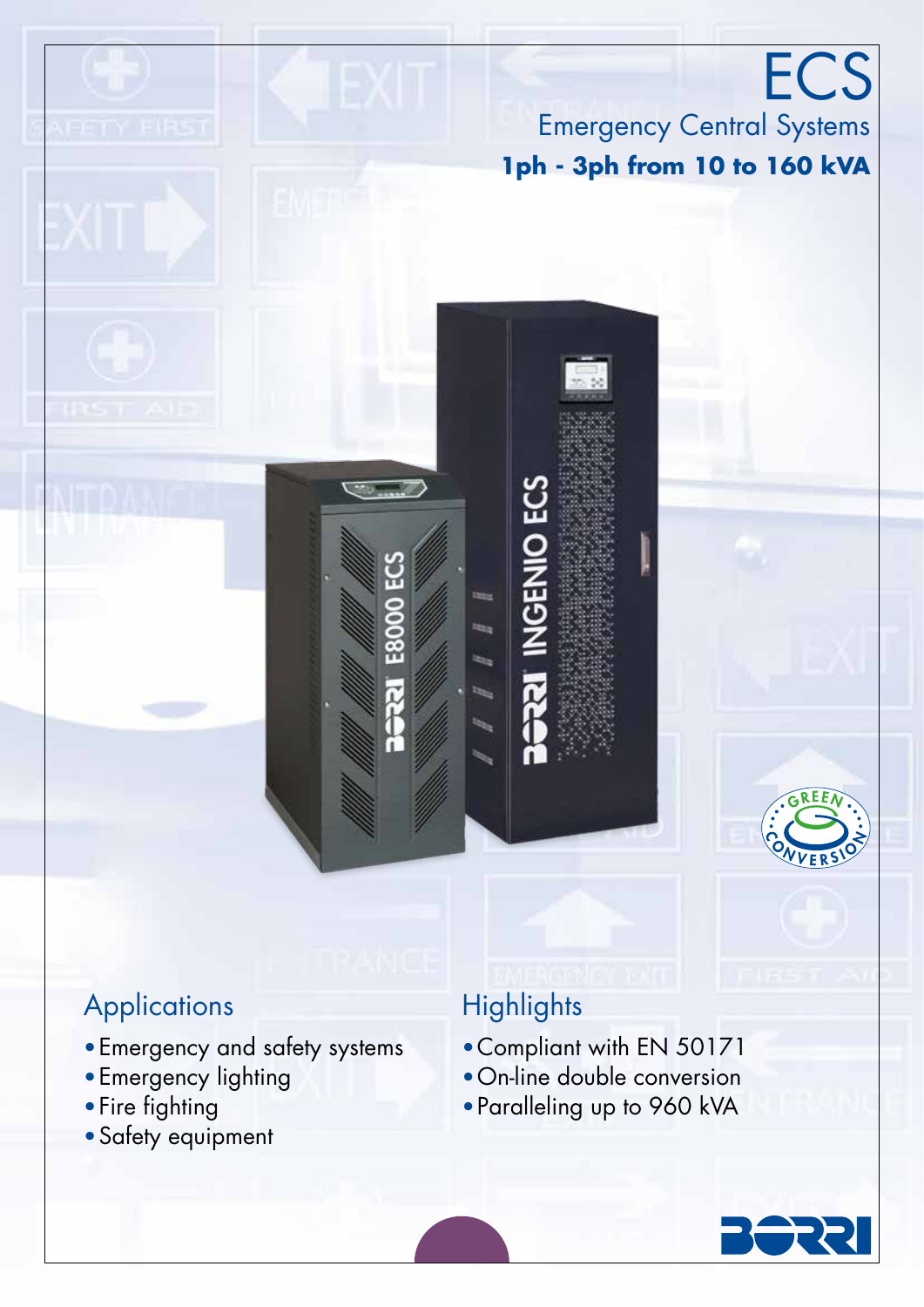**ECS** 

Emergency Central Systems **1ph - 3ph from 10 to 160 kVA**

### Compliance to EN 50171 standard

- 120% permanent power overload capability.
- Batteries with 10 years life expectancy.
- Acid proof battery cabinets and racks.
- Battery polarity reversal protection.
- Deep discharge protection.
- Short circuit protection.
- Battery charger to provide 80% autonomy within 12 hours.
- Battery charger temperature compensation.
- IP20 metal enclosure as per EN 60598-1.

## Features and Benefits

- Green Conversion technology, providing high efficiency and UPS components' life extension.
- Compact transformer free design for small footprint.
- Easy access for fast maintenance and low MTTR.

## Main options

- $\bullet$  AO+EO mode kit.
- Isolation transformer.
- Separate rectifier and bypass input for E8000 ECS 3-phase output models.
- Parallel kit.
- Backfeed protection (standard with 10, 15 and 20 kVA ratings).

### Operating modes

### Changeover mode - Always On (AO)

Loads are normally fed by the bypass line, during a mains failure the inverter takes over the load without interruption.

#### Mode without interruption - Always On (AO)

Loads are normally fed by the inverter output.

#### Changeover mode with additional control switching device for partial switching of the load - Always On + Emergency Only (AO+EO)

Some loads are fed by the inverter or bypass, while other loads are switched on only upon mains failure.





E8000 ECS INGENIO ECS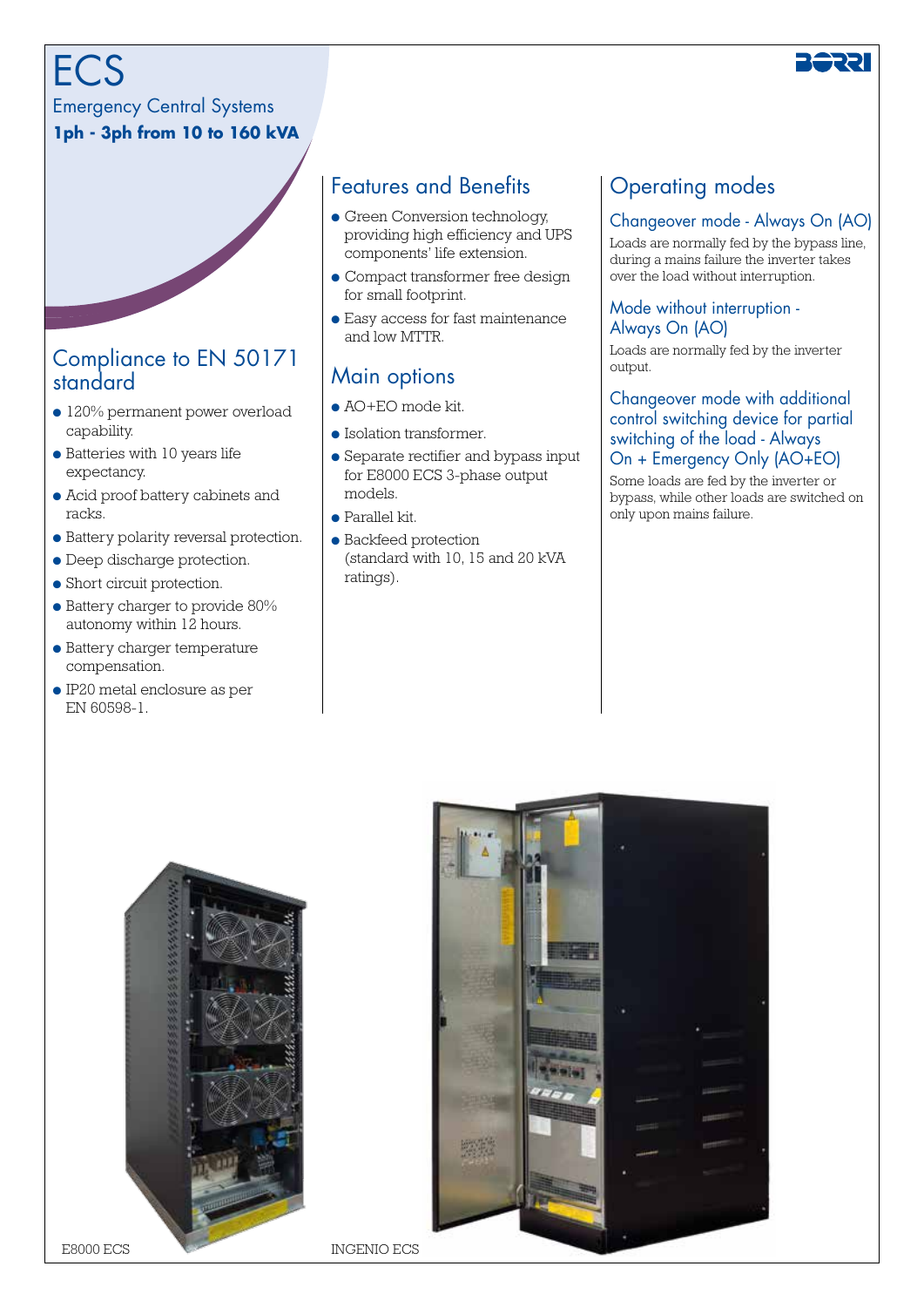| E8031 ECS - E8033 ECS technical data                 |                                                                                                                                                                                                                                                                                                                                                                                                                                                                                                                                 |      |                                                          |                                                                               |                                            |      |  |
|------------------------------------------------------|---------------------------------------------------------------------------------------------------------------------------------------------------------------------------------------------------------------------------------------------------------------------------------------------------------------------------------------------------------------------------------------------------------------------------------------------------------------------------------------------------------------------------------|------|----------------------------------------------------------|-------------------------------------------------------------------------------|--------------------------------------------|------|--|
| Rating (kVA)                                         | 10                                                                                                                                                                                                                                                                                                                                                                                                                                                                                                                              | 15   | 20                                                       | 30                                                                            | 40                                         | 50   |  |
| Nominal power (kW)                                   | 9                                                                                                                                                                                                                                                                                                                                                                                                                                                                                                                               | 13.5 | 18                                                       | 27                                                                            | 36                                         | 45   |  |
| Nominal power as per EN 50171 (kW)                   | 7.5                                                                                                                                                                                                                                                                                                                                                                                                                                                                                                                             | 11.3 | 15                                                       | 22.5                                                                          | 30                                         | 37.5 |  |
| UPS dimensions WxDxH (mm)                            | 450x670x1200                                                                                                                                                                                                                                                                                                                                                                                                                                                                                                                    |      |                                                          |                                                                               |                                            |      |  |
| UPS weight (kg)                                      | 100                                                                                                                                                                                                                                                                                                                                                                                                                                                                                                                             | 110  | 110                                                      | 140                                                                           | 140                                        | 170  |  |
| Battery configuration                                |                                                                                                                                                                                                                                                                                                                                                                                                                                                                                                                                 |      | External, 360 to 372 cells, VRLA (other options)         |                                                                               |                                            |      |  |
| Input                                                |                                                                                                                                                                                                                                                                                                                                                                                                                                                                                                                                 |      |                                                          |                                                                               |                                            |      |  |
|                                                      | 3/1-phase units: hardwired 4w (rectifier),<br>2w (bypass)                                                                                                                                                                                                                                                                                                                                                                                                                                                                       |      |                                                          | 3/3 phase units: hardwired 4w<br>(separate bypass input available on request) |                                            |      |  |
| Connection type                                      | 3/3-phase units: hardwired 4w (separate bypass input<br>available on request)                                                                                                                                                                                                                                                                                                                                                                                                                                                   |      |                                                          |                                                                               |                                            |      |  |
| Nominal voltage                                      | 400 Vac 3-phase with neutral (rectifier)<br>220/230/240 Vac (3/1-phase bypass)                                                                                                                                                                                                                                                                                                                                                                                                                                                  |      |                                                          |                                                                               | 400 Vac 3-phase with neutral (rectifier)   |      |  |
| Voltage tolerance                                    | $-20\%$ , +15% (rectifier); ±10% (bypass)                                                                                                                                                                                                                                                                                                                                                                                                                                                                                       |      |                                                          |                                                                               |                                            |      |  |
| Frequency and range                                  | 50/60 Hz, 45 to 65 Hz                                                                                                                                                                                                                                                                                                                                                                                                                                                                                                           |      |                                                          |                                                                               |                                            |      |  |
| Power factor                                         | 0.99                                                                                                                                                                                                                                                                                                                                                                                                                                                                                                                            |      |                                                          |                                                                               |                                            |      |  |
| Current distortion (THDi)                            |                                                                                                                                                                                                                                                                                                                                                                                                                                                                                                                                 |      | $<$ 4%                                                   |                                                                               |                                            |      |  |
| Output                                               |                                                                                                                                                                                                                                                                                                                                                                                                                                                                                                                                 |      |                                                          |                                                                               |                                            |      |  |
| Connection type                                      | 3/1-phase units: hardwired 2w<br>3/3-phase units: hardwired 4w                                                                                                                                                                                                                                                                                                                                                                                                                                                                  |      |                                                          | 3/3 phase units: hardwired 4w                                                 |                                            |      |  |
| Nominal voltage                                      | 3/1-phase units: 220/230/240 Vac 1-phase<br>380/400/415 Vac 3-phase with neutral<br>3/3-phase units: 380/400/415 Vac 3-phase with neutral                                                                                                                                                                                                                                                                                                                                                                                       |      |                                                          |                                                                               |                                            |      |  |
| Frequency                                            |                                                                                                                                                                                                                                                                                                                                                                                                                                                                                                                                 |      | 50/60 Hz                                                 |                                                                               |                                            |      |  |
| Voltage regulation                                   | Static: ±1%; dynamic: IEC/EN 62040-3 Class 1                                                                                                                                                                                                                                                                                                                                                                                                                                                                                    |      |                                                          |                                                                               |                                            |      |  |
| Power factor                                         | Up to 0.9, lagging or leading without power derating                                                                                                                                                                                                                                                                                                                                                                                                                                                                            |      |                                                          |                                                                               |                                            |      |  |
|                                                      | 120% continuous;                                                                                                                                                                                                                                                                                                                                                                                                                                                                                                                |      |                                                          |                                                                               |                                            |      |  |
| Overload capacity*                                   | 150% for 10 min;<br>180% for 60 s                                                                                                                                                                                                                                                                                                                                                                                                                                                                                               |      |                                                          |                                                                               |                                            |      |  |
| Efficiency (AC/AC)**                                 | Up to 98%                                                                                                                                                                                                                                                                                                                                                                                                                                                                                                                       |      |                                                          |                                                                               |                                            |      |  |
| Classification as per IEC/EN 62040-3                 |                                                                                                                                                                                                                                                                                                                                                                                                                                                                                                                                 |      | <b>VFI-SS-111</b>                                        |                                                                               |                                            |      |  |
| <b>Connectivity and function extensions</b>          |                                                                                                                                                                                                                                                                                                                                                                                                                                                                                                                                 |      |                                                          |                                                                               |                                            |      |  |
| Front panel                                          |                                                                                                                                                                                                                                                                                                                                                                                                                                                                                                                                 |      | Graphic display, mimic LED panel and keyboard, local EPO |                                                                               |                                            |      |  |
| Remote communication                                 | Included: serial RS232 and USB; terminal block for battery breaker auxiliary contact.<br>Optional: input terminal block (remote emergency power off, battery circuit breaker aux. cont.,<br>external maintenance bypass circuit breaker aux. cont., diesel mode aux. cont.); SNMP adapter (Ethernet),<br>Web interface (Ethernet), ModBus-TCP/IP (Ethernet), ModBus-RTU (RS485), from ModBus-RTU to PROFIBUS DP adapter;<br>SPDT contact relay board; remote system monitoring panel; UPS managing and server shutdown software |      |                                                          |                                                                               |                                            |      |  |
| Optional function extensions                         | Isolation transformer; transformers/autotransformers for voltage adjustment;<br>external maintenance bypass; custom battery cabinets; wall-mounted battery fuse switch box; battery thermal probe;<br>load-sync for single UPS; AO+EO mode kit; separate input for rectifier and bypass line<br>(for 3-phase output models); parallel kit; backfeed protection (standard with 10, 15 and 20 kVA ratings); other options on request                                                                                              |      |                                                          |                                                                               |                                            |      |  |
| System                                               |                                                                                                                                                                                                                                                                                                                                                                                                                                                                                                                                 |      |                                                          |                                                                               |                                            |      |  |
| Protection degree                                    | <b>IP 20</b>                                                                                                                                                                                                                                                                                                                                                                                                                                                                                                                    |      |                                                          |                                                                               |                                            |      |  |
| Colour                                               | <b>RAL 7016</b>                                                                                                                                                                                                                                                                                                                                                                                                                                                                                                                 |      |                                                          |                                                                               |                                            |      |  |
| Installation layout                                  | 10 cm wall-gap, side by side installation allowed                                                                                                                                                                                                                                                                                                                                                                                                                                                                               |      |                                                          |                                                                               |                                            |      |  |
| Accessibility                                        | Front and top access, bottom cable entry                                                                                                                                                                                                                                                                                                                                                                                                                                                                                        |      |                                                          |                                                                               |                                            |      |  |
| <b>Other features</b>                                |                                                                                                                                                                                                                                                                                                                                                                                                                                                                                                                                 |      |                                                          |                                                                               | * as per EN 50171 ** as per IEC/EN 62040-3 |      |  |
| Environmental                                        |                                                                                                                                                                                                                                                                                                                                                                                                                                                                                                                                 |      |                                                          |                                                                               |                                            |      |  |
| Operating temperature range                          | $0^{\circ}$ C to +40 $^{\circ}$ C                                                                                                                                                                                                                                                                                                                                                                                                                                                                                               |      |                                                          |                                                                               |                                            |      |  |
| Storage temperature range                            | $-10^{\circ}$ C to $+70^{\circ}$ C                                                                                                                                                                                                                                                                                                                                                                                                                                                                                              |      |                                                          |                                                                               |                                            |      |  |
| Altitude (AMSL)                                      | < 1000 m without power reduction, > 1000 m with reduction of 0.5% per 100 m                                                                                                                                                                                                                                                                                                                                                                                                                                                     |      |                                                          |                                                                               |                                            |      |  |
| Audible noise at 1 m (dBA)                           |                                                                                                                                                                                                                                                                                                                                                                                                                                                                                                                                 |      | 52                                                       |                                                                               |                                            |      |  |
| <b>Standards and certifications</b>                  |                                                                                                                                                                                                                                                                                                                                                                                                                                                                                                                                 |      |                                                          |                                                                               |                                            |      |  |
| <b>CPSS</b>                                          |                                                                                                                                                                                                                                                                                                                                                                                                                                                                                                                                 |      | EN 50171                                                 |                                                                               |                                            |      |  |
| Quality assurance,<br>environment, health and safety | ISO 9001:2008, ISO 14001:2004, BS OHSAS 18001:2007                                                                                                                                                                                                                                                                                                                                                                                                                                                                              |      |                                                          |                                                                               |                                            |      |  |
| Safety                                               | IEC/EN 62040-1                                                                                                                                                                                                                                                                                                                                                                                                                                                                                                                  |      |                                                          |                                                                               |                                            |      |  |
| <b>EMC</b>                                           | IEC/EN 62040-2                                                                                                                                                                                                                                                                                                                                                                                                                                                                                                                  |      |                                                          |                                                                               |                                            |      |  |
| Environmental aspects                                | IEC/EN 62040-4                                                                                                                                                                                                                                                                                                                                                                                                                                                                                                                  |      |                                                          |                                                                               |                                            |      |  |
| Test and performance                                 | IEC/EN 62040-3                                                                                                                                                                                                                                                                                                                                                                                                                                                                                                                  |      |                                                          |                                                                               |                                            |      |  |
| Protection degree                                    | IEC 60529                                                                                                                                                                                                                                                                                                                                                                                                                                                                                                                       |      |                                                          |                                                                               |                                            |      |  |
| Marking                                              | <b>CE</b>                                                                                                                                                                                                                                                                                                                                                                                                                                                                                                                       |      |                                                          |                                                                               |                                            |      |  |